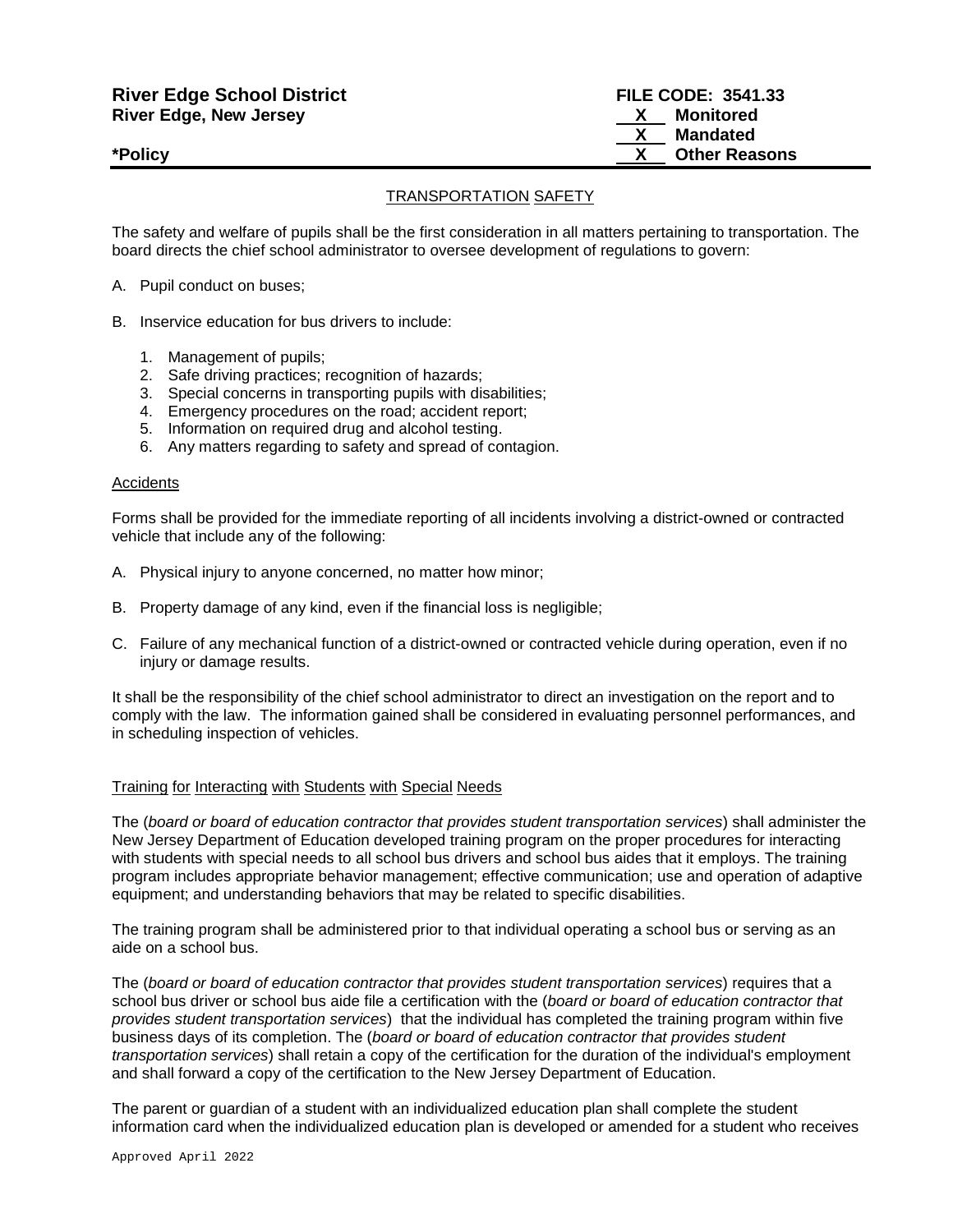# TRANSPORTATION SAFETY (continued)

transportation services. The student information card, developed by the New Jersey Department of Education, shall include information that should be readily available to a school bus driver and school bus aide for the purpose of promoting proper interaction with a student with special needs.

Upon receiving consent from a student's parent or guardian, a copy of the completed student information card shall be provided to the student's assigned school bus driver and school bus aide.

## Drills

Emergency evacuation drills shall be conducted regularly throughout the school year to acquaint the pupil riders thoroughly with emergency situations. An emergency evacuation drill shall be held as soon as possible after the opening day of school and then at least twice a year. Pupils who do not require busing shall participate in a drill as necessary before a field trip.All pupils shall receive evacuation instruction at least once within the school year.

### Vehicles and Equipment

All district-owned or contracted vehicles used to transport children shall be maintained in such condition as to provide safe and efficient transportation service with a minimum of delays and disruption due to mechanical or equipment failure.

All district-owned or contracted vehicles used to transport children shall conform to state standards for such vehicles and shall be equipped with all safety devices required by code and statute.

All passengers on buses equipped with seat belts shall wear properly adjusted and fastened seat belts or other child restraint systems at all times while the bus is in operation.

### Bus Drivers

Drivers of all Type I and Type II school vehicles used to transport district pupils shall be licensed by the State of New Jersey as bus drivers. They shall comply with all state requirements on physical condition, criminal history clearance, etc. The district shall be in compliance with all drug and alcohol testing requirements of the Omnibus Transportation Employee Testing Act and implementing regulations and shall provide all bus drivers with required information on them (see policy 4219.23 Employee Substance Abuse). Bus drivers are responsible for the safety of pupils entering, riding, and departing their vehicle.

Adopted: September 9. 2020

# Key Words

Safety, Bus Safety, Transportation Safety, Pupil Transportation, Student Transportation

| Legal References: N.J.S.A. 18A:6-7.1 |                                                                                            | Criminal history record; employee in regular contact<br>with pupils; grounds for disqualification from<br>employment; exception                            |
|--------------------------------------|--------------------------------------------------------------------------------------------|------------------------------------------------------------------------------------------------------------------------------------------------------------|
|                                      | N.J.S.A. 18A:25-2                                                                          | Authority over pupils                                                                                                                                      |
|                                      | N.J.S.A. 18A:39-1 et seq.<br>See particularly:<br>N.J.S.A. 18A:39-17, -18,<br>$-19.1. -20$ | Transportation of pupils remote from school                                                                                                                |
|                                      | N.J.S.A. 18A:39-19.2<br>N.J.S.A. 18A:39-26                                                 | Training program for school bus drivers, bus aides<br>through N.J.S.A. 18A:39-19.4 relative to students with special needs<br><b>School Bus Safety Act</b> |